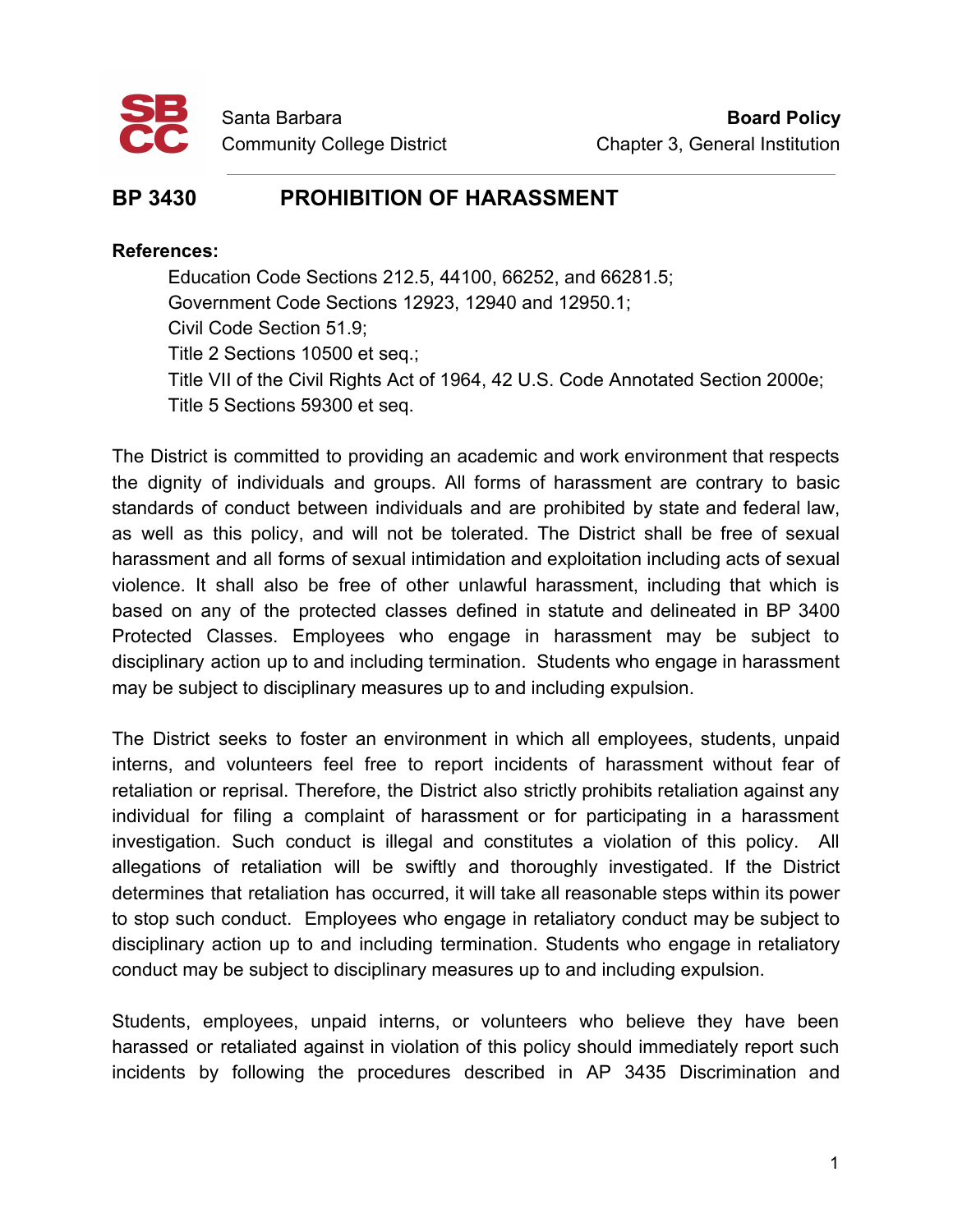

Harassment Complaints and Investigations. Supervisors are mandated to report all incidents of harassment and retaliation that come to their attention.

This policy applies to all aspects of the District environment, including but not limited to classroom conditions, grades, academic standing, employment opportunities, scholarships, recommendations, disciplinary actions, and participation in any District activity. In addition, this policy applies to all terms and conditions of employment, including but not limited to hiring, placement, promotion, disciplinary action, layoff, recall, transfer, leave of absence, training opportunities, and compensation.

To this end the Superintendent/President shall ensure that the institution undertakes education and training activities to counter harassment and to prevent, minimize, and/or eliminate any hostile environment that impairs access to equal education opportunity or impacts the terms and conditions of employment.

The Superintendent/President shall establish procedures that define harassment on campus. The Superintendent/President shall further establish procedures for employees, students, unpaid interns, volunteers, and other members of the campus community that provide for the investigation and resolution of complaints regarding harassment, and procedures for students to resolve complaints of harassment. All participants are protected from retaliatory acts by the District, its employees, students, and agents.

This policy and the related procedures (including the procedure for making complaints) shall be widely published and publicized to administrators, faculty, staff, students, unpaid interns, and volunteers, particularly when they are new to the institution. They shall be available for students, employees, unpaid interns, and volunteers on the District's website, the college catalog, and in Human Resources.

Employees who violate the policy and procedures may be subject to disciplinary action up to and including termination. Students who violate this policy and related procedures may be subject to disciplinary measures up to and including expulsion. Unpaid interns who violate this policy and related procedures may be subject to disciplinary measures up to and including termination from the internship or other unpaid work experience program.